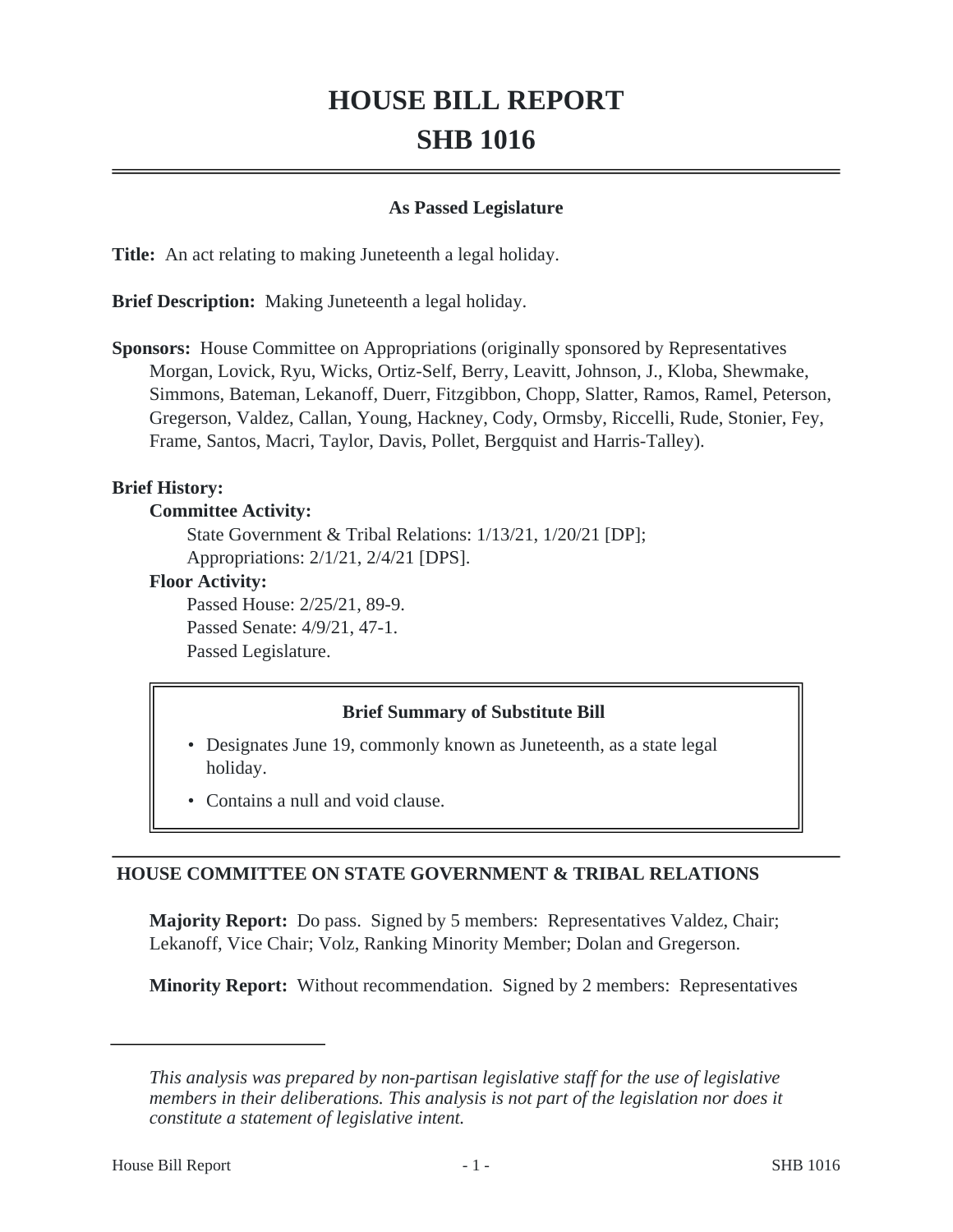Walsh, Assistant Ranking Minority Member; Graham.

**Staff:** Jason Zolle (786-7124).

## **HOUSE COMMITTEE ON APPROPRIATIONS**

**Majority Report:** The substitute bill be substituted therefor and the substitute bill do pass. Signed by 32 members: Representatives Ormsby, Chair; Bergquist, Vice Chair; Gregerson, Vice Chair; Macri, Vice Chair; Chambers, Assistant Ranking Minority Member; Corry, Assistant Ranking Minority Member; MacEwen, Assistant Ranking Minority Member; Boehnke, Caldier, Chandler, Chopp, Cody, Dolan, Dye, Fitzgibbon, Frame, Hansen, Harris, Hoff, Jacobsen, Johnson, J., Lekanoff, Pollet, Rude, Ryu, Schmick, Senn, Springer, Steele, Stonier, Sullivan and Tharinger.

**Minority Report:** Without recommendation. Signed by 1 member: Representative Stokesbary, Ranking Minority Member.

**Staff:** Jessica Van Horne (786-7288).

#### **Background:**

Juneteenth. On June 19, 1865, more than two years after the effective date of the Emancipation Proclamation, people in Galveston, Texas finally learned that the Civil War had ended and enslaved people had been freed. June 19 has subsequently been celebrated as Juneteenth or Emancipation Day to commemorate the abolishment of slavery and recognize the contributions of Black/African Americans to society. Forty-six states recognize Juneteenth as either a holiday or day of observance. In 2007 the Legislature designated Juneteenth a legislatively recognized day as a day of remembrance for when slaves learned of their freedom.

State Holidays. Washington recognizes 10 specific days as state legal holidays: New Year's Day; Martin Luther King, Jr. Day; President's Day; Memorial Day; Independence Day; Labor Day; Veterans' Day; Thanksgiving Day; Native American Heritage Day; and Christmas Day. Another 17 specific days are recognized by the Legislature, but they are not considered legal holidays. Some of those days commemorate specific events, such as Welcome Home Vietnam Veterans Day. Other days commemorate groups of people, such as Korean-American Day, or certain ideas, such as Human Trafficking Awareness Day and Public Lands Day.

## **Summary of Substitute Bill:**

June 19, known as Juneteenth, is designated a state legal holiday.

The bill is null and void unless funded in the operating budget.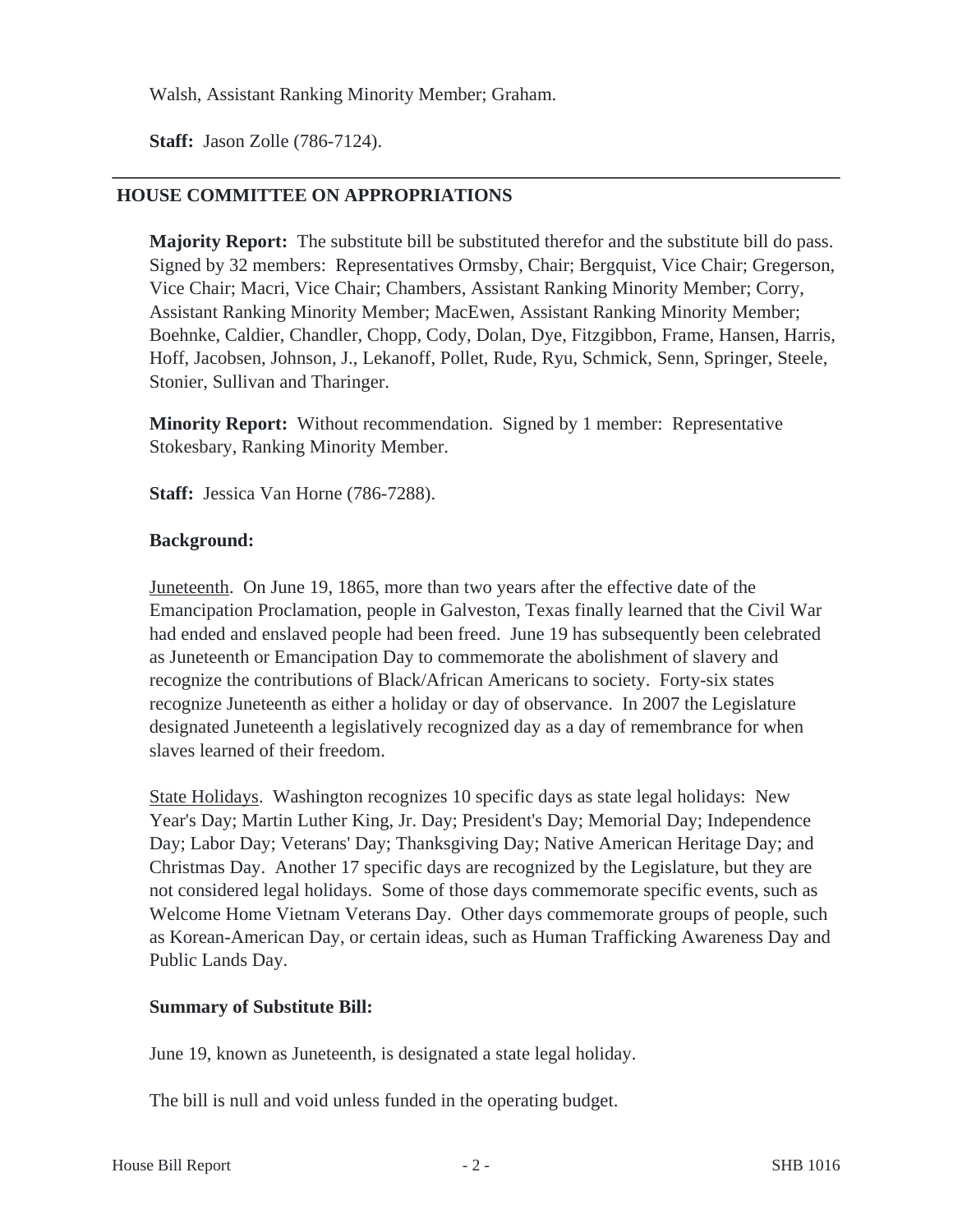# **Appropriation:** None.

**Fiscal Note:** Available.

**Effective Date:** The bill takes effect 90 days after adjournment of the session in which the bill is passed. However, the bill is null and void unless funded in the budget.

# **Staff Summary of Public Testimony (State Government & Tribal Relations):**

(In support) Making Juneteenth a paid state holiday is a step toward racial reconciliation. It is not enough to just recognize and celebrate the day; making Juneteenth an official state holiday will bring awareness and consciousness to a crucial day in history. In spite of the Emancipation Proclamation, many people were not eager to get the message of abolition to all the slaves in confederate states. The images of the confederate flag being waved in the halls of the United States Capitol last week are a poignant reminder that the ideology of the confederacy has created the inequity that is still experienced today. This bill is necessary to further educate communities about the history of slavery and its devastating impacts. Cost to the state was a concern last session, and others are concerned that this bill does not actually address inequity in the state. True, making Juneteenth a paid holiday will not make racial inequity go away and it will not end racism. But it will send a message that the State of Washington recognizes that slavery was an atrocity, and it ensures that we remember when Black slaves were released from bondage. This bill is therefore not about a holiday, but it is about taking a step toward healing and reconciliation. The social uprisings of the past year have demanded such action.

(Opposed) None.

# **Staff Summary of Public Testimony (Appropriations):**

(In support) Juneteenth represents freedom and emancipation, and the monumental nature of the Emancipation Proclamation. Celebrating this holiday has often been confined to the Black community. It should be celebrated across the United States, much like the Fourth of July. Making Juneteenth a state holiday would acknowledge how this country overcame its original sin and show that our state is working towards an anti-racist future. The United States already honors the Emancipation Proclamation and the President who signed it. Our state should also honor the lives of the enslaved people that the Proclamation freed.

(Opposed) None.

**Persons Testifying (State Government & Tribal Relations):** Representative Morgan, prime sponsor; Representative Lovick; Kristen Gledhill, South Sound Antiracist Project; Marcus Glasper, Blacks United in Leadership and Diversity; Sam Cho, Port of Seattle; Jim Mendoza; Monica Wilson and Da'Mea Birdsong, Washington State Board for Community and Technical Colleges; Valerie Hunt, Seattle Central College; Sandra Toussaint, American